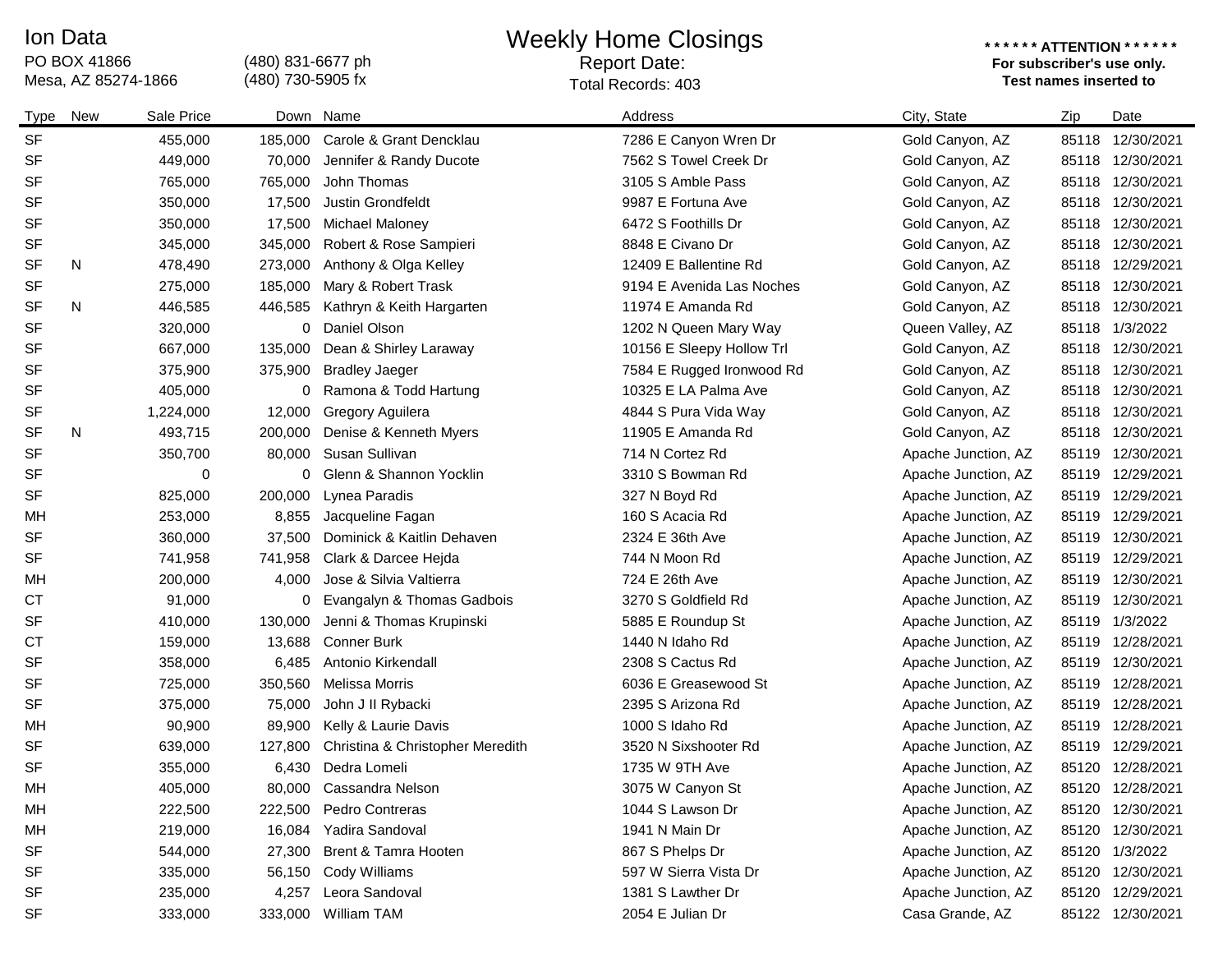| <b>Type</b> | New | Sale Price |         | Down Name                          | Address              | City, State     | Zip | Date             |
|-------------|-----|------------|---------|------------------------------------|----------------------|-----------------|-----|------------------|
| <b>SF</b>   |     | 402,990    | 100,747 | Diana & Hartono Darmawaskita       | 1666 E Lee Dr        | Casa Grande, AZ |     | 85122 12/30/2021 |
| <b>SF</b>   | N   | 311,377    | 5,641   | Mayra C Antillo Mejia              | 844 S Strahan Pl     | Casa Grande, AZ |     | 85122 12/30/2021 |
| SF          |     | 350,000    | 17,500  | Fradel & Yiaroel Goldenberg        | 1543 E Gabrilla Dr   | Casa Grande, AZ |     | 85122 12/30/2021 |
| <b>SF</b>   | N   | 370,749    | 31,236  | <b>Margaret Cazares</b>            | 296 E Hawaii Dr      | Casa Grande, AZ |     | 85122 12/30/2021 |
| <b>SF</b>   | N   | 273,442    | 4,954   | <b>Brittani Dorsey</b>             | 1629 E Kingman Pl    | Casa Grande, AZ |     | 85122 12/30/2021 |
| <b>SF</b>   |     | 305,000    | 20,950  | Abidemi Ajayi                      | 2372 N Oakmont Ln    | Casa Grande, AZ |     | 85122 12/30/2021 |
| <b>SF</b>   | N   | 333,270    | 125,000 | Alyssa & Kevin Newell              | 3571 N Montoya Ln    | Casa Grande, AZ |     | 85122 12/30/2021 |
| MH          |     | 182,000    | 9,100   | Alexis Carranza                    | 10454 N Hualapai Dr  | Casa Grande, AZ |     | 85122 12/30/2021 |
| SF          |     | 375,000    | 7,000   | Joseph Laforte                     | 2112 N Santiana Pl   | Casa Grande, AZ |     | 85122 12/30/2021 |
| <b>SF</b>   | N   | 303,835    | 0       | Marcia & William Turner            | 1970 N Wildflower Ln | Casa Grande, AZ |     | 85122 12/30/2021 |
| <b>SF</b>   |     | 305,000    | 15,825  | <b>Kssandra Chavez</b>             | 1456 E Anna Dr       | Casa Grande, AZ |     | 85122 12/30/2021 |
| <b>SF</b>   | N   | 319,425    | 5,786   | <b>Crystal Gaither</b>             | 3575 N Montoya Ln    | Casa Grande, AZ |     | 85122 12/30/2021 |
| <b>SF</b>   |     | 175,000    |         | 0 George Juarez                    | 908 N Coolidge Ave   | Casa Grande, AZ |     | 85122 12/30/2021 |
| <b>SF</b>   | N   | 368,990    | 368,990 | Ashley & Steven Sekrecki           | 482 E Emerald Dr     | Casa Grande, AZ |     | 85122 12/30/2021 |
| SF          |     | 350,000    | 150,000 | ANA & Ralph W IV Warren            | 1783 E Bishop PI     | Casa Grande, AZ |     | 85122 12/29/2021 |
| <b>SF</b>   |     | 630,000    | 225,000 | Amy & Philippe Gorgue              | 17085 W Hopi Dr      | Casa Grande, AZ |     | 85122 12/28/2021 |
| SF          |     | 348,000    |         | 0 Taylor Usdrowski                 | 685 W Racine Loop    | Casa Grande, AZ |     | 85122 12/28/2021 |
| <b>SF</b>   |     | 300,000    | 15,000  | John James                         | 1181 E Bonita Pl     | Casa Grande, AZ |     | 85122 12/28/2021 |
| SF          |     | 400,000    | 20,000  | Trannie & Yecheskel Mendlovitz     | 1530 E Alba Dr       | Casa Grande, AZ |     | 85122 12/28/2021 |
| SF          |     | 380,000    | 2,000   | James Jr Lynn                      | 1786 N Wildflower Ln | Casa Grande, AZ |     | 85122 12/28/2021 |
| SF          |     | 320,990    | 80,248  | Kevin Sun                          | 227 W Bobcat Ct      | Casa Grande, AZ |     | 85122 12/28/2021 |
| <b>SF</b>   | N   | 407,785    | 105,000 | SAU Le                             | 1620 E Joelle Dr     | Casa Grande, AZ |     | 85122 12/28/2021 |
| <b>SF</b>   | N   | 349,624    | 8,371   | Jerry Crumb                        | 2535 N Kenna Pl      | Casa Grande, AZ |     | 85122 12/28/2021 |
| SF          | N   | 367,134    | 0       | Michael Nuetzman                   | 663 W Nova Ct        | Casa Grande, AZ |     | 85122 12/28/2021 |
| <b>SF</b>   | N   | 351,560    | 70,312  | Christian Vasikonis                | 3583 N Montoya Ln    | Casa Grande, AZ |     | 85122 12/28/2021 |
| <b>SF</b>   |     | 410,000    |         | 0 Chaim Wigder                     | 1558 E Alba Dr       | Casa Grande, AZ |     | 85122 12/28/2021 |
| SF          |     | 368,900    | 3,600   | <b>Anthony Pero</b>                | 1613 E Clover St     | Casa Grande, AZ |     | 85122 12/29/2021 |
| <b>SF</b>   | N   | 415,995    | 20,800  | Celina Salinas                     | 2866 N Blossom Ln    | Casa Grande, AZ |     | 85122 12/30/2021 |
| <b>SF</b>   | N   | 349,990    | 87,498  | Alejandra Hernandez                | 790 W Torino PI      | Casa Grande, AZ |     | 85122 12/29/2021 |
| <b>SF</b>   | N   | 332,602    | 6,036   | Edwin & Larissa Valdez             | 871 E Wiley Way      | Casa Grande, AZ |     | 85122 12/30/2021 |
| <b>SF</b>   | N   | 385,238    | 10,798  | Gabriel & Melanie Quintero         | 2477 N Lehmberg Ave  | Casa Grande, AZ |     | 85122 12/29/2021 |
| <b>SF</b>   | N   | 281,059    |         | 14,053 Rocky Harpham               | 1974 N Wildflower Ln | Casa Grande, AZ |     | 85122 12/29/2021 |
| SF          |     | 330,500    |         | 330,500 Rajesh Gadde               | 1625 N Westfall Trl  | Casa Grande, AZ |     | 85122 12/29/2021 |
| <b>SF</b>   | N   | 260,900    |         | 52,180 Varsha Suralkar             | 1560 E Demain Dr     | Casa Grande, AZ |     | 85122 12/29/2021 |
| <b>SF</b>   | N   | 288,900    | 72,225  | Ramesh Chintalapti                 | 2561 N Mcdonald Ln   | Casa Grande, AZ |     | 85122 12/29/2021 |
| SF          |     | 326,026    | 81,506  | Donald Thomas Jr & Dusty Pickering | 1663 E Marigold St   | Casa Grande, AZ |     | 85122 12/29/2021 |
| <b>SF</b>   |     | 320,000    |         | 16,000 Cary Lowe                   | 661 W Palo Verde St  | Casa Grande, AZ |     | 85122 12/29/2021 |
| <b>SF</b>   | N   | 327,490    |         | 327,490 Mehwish & Wagas Shahid     | 816 S Silvercreek Ct | Casa Grande, AZ |     | 85122 12/29/2021 |
| SF          | N   | 392,435    | 0       | Saxon Thomas                       | 1271 E Jahns Dr      | Casa Grande, AZ |     | 85122 12/30/2021 |
| <b>SF</b>   | N   | 287,900    | 71,795  | Suresh Datla                       | 2569 N Mcdonald Ln   | Casa Grande, AZ |     | 85122 12/30/2021 |
| SF          |     | 400,000    |         | 40,000 Bradely Satterlee           | 3924 N Wicca Way     | Casa Grande, AZ |     | 85122 12/30/2021 |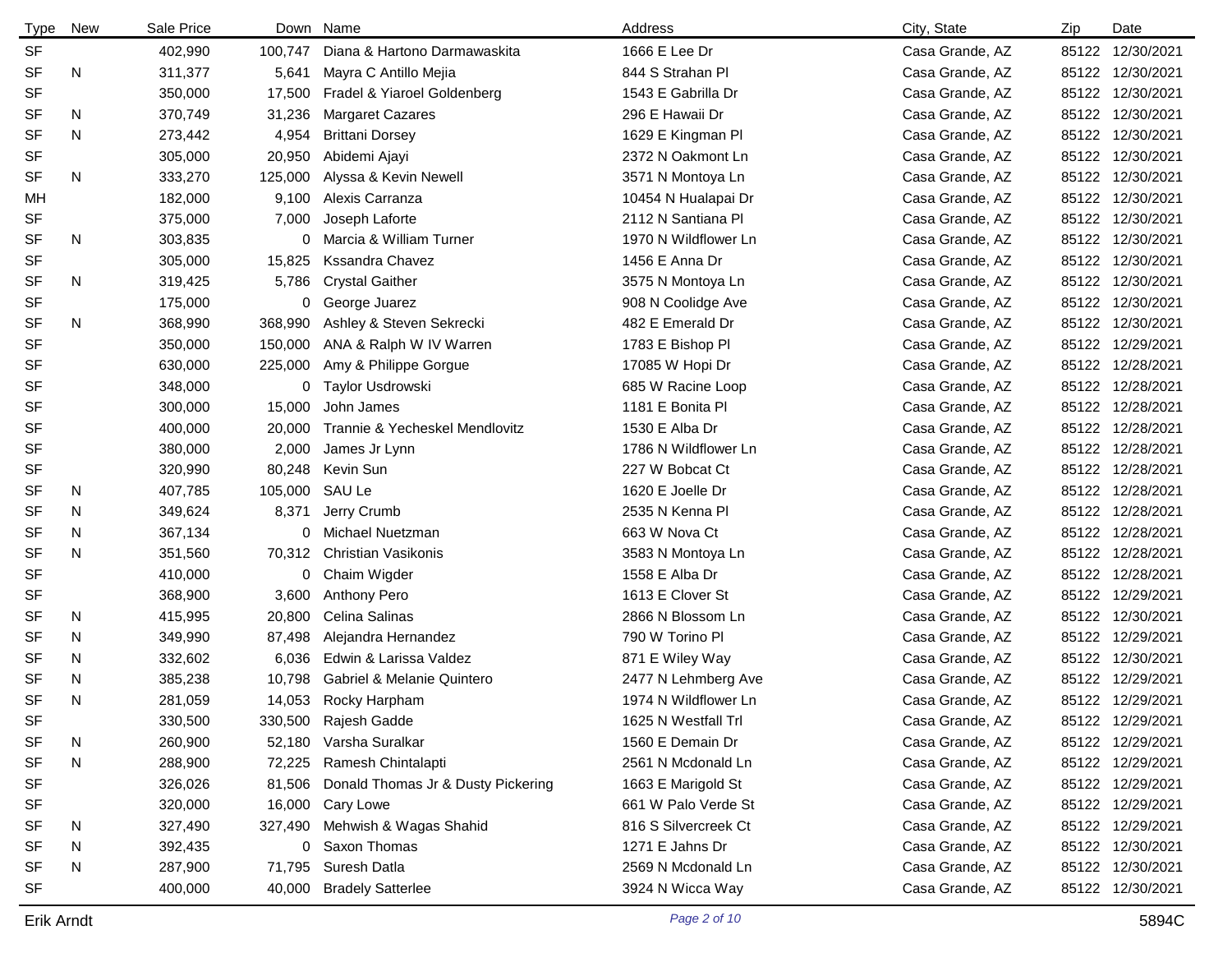| <b>Type</b>                       | New | Sale Price |         | Down Name                              | Address                  | City, State      | Zip | Date             |
|-----------------------------------|-----|------------|---------|----------------------------------------|--------------------------|------------------|-----|------------------|
| <b>SF</b>                         |     | 335,000    |         | 13,157 Sherlyn Pena                    | 1774 E Bishop Pl         | Casa Grande, AZ  |     | 85122 12/30/2021 |
| SF                                |     | 298,990    | 74,747  | Manohara Maddineni                     | 203 W Bobcat Ct          | Casa Grande, AZ  |     | 85122 12/29/2021 |
| SF                                |     | 165,000    | 33,000  | Suhua & Xionghui Liang                 | 129 E ASH Ave            | Casa Grande, AZ  |     | 85122 1/3/2022   |
| SF                                | N   | 284,900    | 71,225  | Ashoo & Shuchi Agarwal                 | 1556 E Demain Dr         | Casa Grande, AZ  |     | 85122 1/3/2022   |
| SF                                |     | 380,000    | 7,000   | Autumn Bonner                          | 1362 E 11th St           | Casa Grande, AZ  |     | 85122 1/3/2022   |
| SF                                | N   | 303,900    | 60,780  | Vijay Bhaskar Raju Alluri              | 2553 N Mcdonald Ln       | Casa Grande, AZ  |     | 85122 1/3/2022   |
| <b>SF</b>                         | N   | 299,900    | 74,975  | Kathleen Truong                        | 2573 N Mcdonald Ln       | Casa Grande, AZ  |     | 85122 1/3/2022   |
| SF                                | N   | 272,245    | 4,932   | Ariana Lopez                           | 272 E Hawaii Dr          | Casa Grande, AZ  |     | 85122 1/3/2022   |
| SF                                |     | 342,990    | 85,990  | Philemon Yoon                          | 2044 E Julian Dr         | Casa Grande, AZ  |     | 85122 1/3/2022   |
| SF                                |     | 330,990    | 82,748  | QUI Dang                               | 2038 E Julian Dr         | Casa Grande, AZ  |     | 85122 1/3/2022   |
| SF                                |     | 420,000    | 21,000  | Melissa & Timothy Hill                 | 3139 N Medallion Ct      | Casa Grande, AZ  |     | 85122 1/3/2022   |
| SF                                | N   | 296,900    | 74,225  | Yi-Jen Kong                            | 1552 E Demain Dr         | Casa Grande, AZ  |     | 85122 1/3/2022   |
| SF                                |     | 249,900    | 249,900 | Maureen & Steven Tiedt                 | 11552 W Benito Dr        | Arizona City, AZ |     | 85123 12/28/2021 |
| SF                                |     | 145,000    | 20,000  | Julio Verdugo                          | 14939 S Rory Calhoun Dr  | Arizona City, AZ |     | 85123 1/3/2022   |
| SF                                |     | 207,990    | 0       | <b>Stephen Crowley</b>                 | 9191 W Reventon Dr       | Arizona City, AZ |     | 85123 1/3/2022   |
| SF                                |     | 253,000    | 0       | <b>Trimilla Turner</b>                 | 8773 W Troy Dr           | Arizona City, AZ |     | 85123 12/29/2021 |
| SF                                |     | 255,000    | 55,850  | <b>Edward Jr Begay</b>                 | 11802 W Delwood Dr       | Arizona City, AZ |     | 85123 12/30/2021 |
| SF                                |     | 284,000    | 284,000 | Joan Hodges                            | 14234 S Country Club Way | Arizona City, AZ |     | 85123 1/3/2022   |
| SF                                |     | 278,500    | 5,047   | Amanda & Mark Clearwater               | 12067 W Lobo Dr          | Arizona City, AZ |     | 85123 12/30/2021 |
| SF                                | N   | 277,900    | 78,000  | <b>Robert Baxley</b>                   | 12649 W Carousel Dr      | Arizona City, AZ |     | 85123 12/28/2021 |
| SF                                |     | 202,990    | 18,990  | Cory Smith                             | 15545 S Cherry Hills Dr  | Arizona City, AZ |     | 85123 1/3/2022   |
| SF                                |     | 289,900    | 289,900 | Edith & Gary Bondy                     | 12601 W Cabrillo Dr      | Arizona City, AZ |     | 85123 12/30/2021 |
| SF                                |     | 283,500    | 9,923   | Monica Perez                           | 10385 W Arivaca Dr       | Arizona City, AZ |     | 85123 12/28/2021 |
| SF                                |     | 235,000    | 120,000 | Neils & Zona Jeffers                   | 13125 S LA Rambia Rd     | Arizona City, AZ |     | 85123 12/30/2021 |
| SF                                |     | 269,990    | 4,891   | Colleen Span                           | 821 N Country Village Ln | Coolidge, AZ     |     | 85128 1/3/2022   |
| SF                                |     | 247,990    | 4,493   | Nicole Henthorn                        | 237 W Dewey Ave          | Coolidge, AZ     |     | 85128 1/3/2022   |
| SF                                |     | 247,990    | 12,400  | <b>Shelly Oneal</b>                    | 956 W Palo Verde Ave     | Coolidge, AZ     |     | 85128 1/3/2022   |
| SF                                |     | 270,990    | 13,549  | Christopher Moctezuma                  | 804 W Mid Way St         | Coolidge, AZ     |     | 85128 12/30/2021 |
| SF                                |     | 350,000    | 0       | Kathy Cadwell                          | 388 N 23rd St            | Coolidge, AZ     |     | 85128 12/29/2021 |
| SF                                |     | 289,990    | 10,188  | Amy Bogan                              | 1211 W Seagoe Ave        | Coolidge, AZ     |     | 85128 12/30/2021 |
| SF                                | N   | 284,110    | 9,945   | <b>Bryan Harold</b>                    | 1713 W Pinkley Ave       | Coolidge, AZ     |     | 85128 12/28/2021 |
| SF                                | N   | 277,535    |         | 9,714 Maria Duran                      | 2002 S 48th St           | Coolidge, AZ     |     | 85128 12/30/2021 |
| $\ensuremath{\mathsf{SF}}\xspace$ |     | 290,000    | 290,000 | George Grozos                          | 1726 W Central Ave       | Coolidge, AZ     |     | 85128 12/29/2021 |
| SF                                |     | 284,990    | 0       | Klarissa Godoy                         | 1220 W Seagoe Ave        | Coolidge, AZ     |     | 85128 12/30/2021 |
| SF                                |     | 270,990    | 4,909   | Mary Agnes Keating & Michael Hernandez | 1218 W Seagoe Ave        | Coolidge, AZ     |     | 85128 12/30/2021 |
| SF                                |     | 226,990    | 56,748  | Heidy Luque                            | 225 W Dewey Ave          | Coolidge, AZ     |     | 85128 12/30/2021 |
| SF                                |     | 127,500    | 127,500 | Lisa Zankl                             | 456 W Northern Ave       | Coolidge, AZ     |     | 85128 12/30/2021 |
| SF                                | N   | 310,335    | 62,067  | Kelly & Todd Courvisier                | 4625 W Lemon Ave         | Coolidge, AZ     |     | 85128 12/28/2021 |
| SF                                |     | 230,990    | 4,185   | Jose Daniel Flores Saldana             | 243 W Dewey Ave          | Coolidge, AZ     |     | 85128 12/29/2021 |
| SF                                |     | 180,000    | 60,000  | Grecia Ayerim Guerrero Lopez           | 335 W Kennedy Ave        | Coolidge, AZ     |     | 85128 12/30/2021 |
| SF                                | N   | 265,485    | 110,000 | Debra & Lorin Gardiner                 | 1942 W Pinkley Ave       | Coolidge, AZ     |     | 85128 12/29/2021 |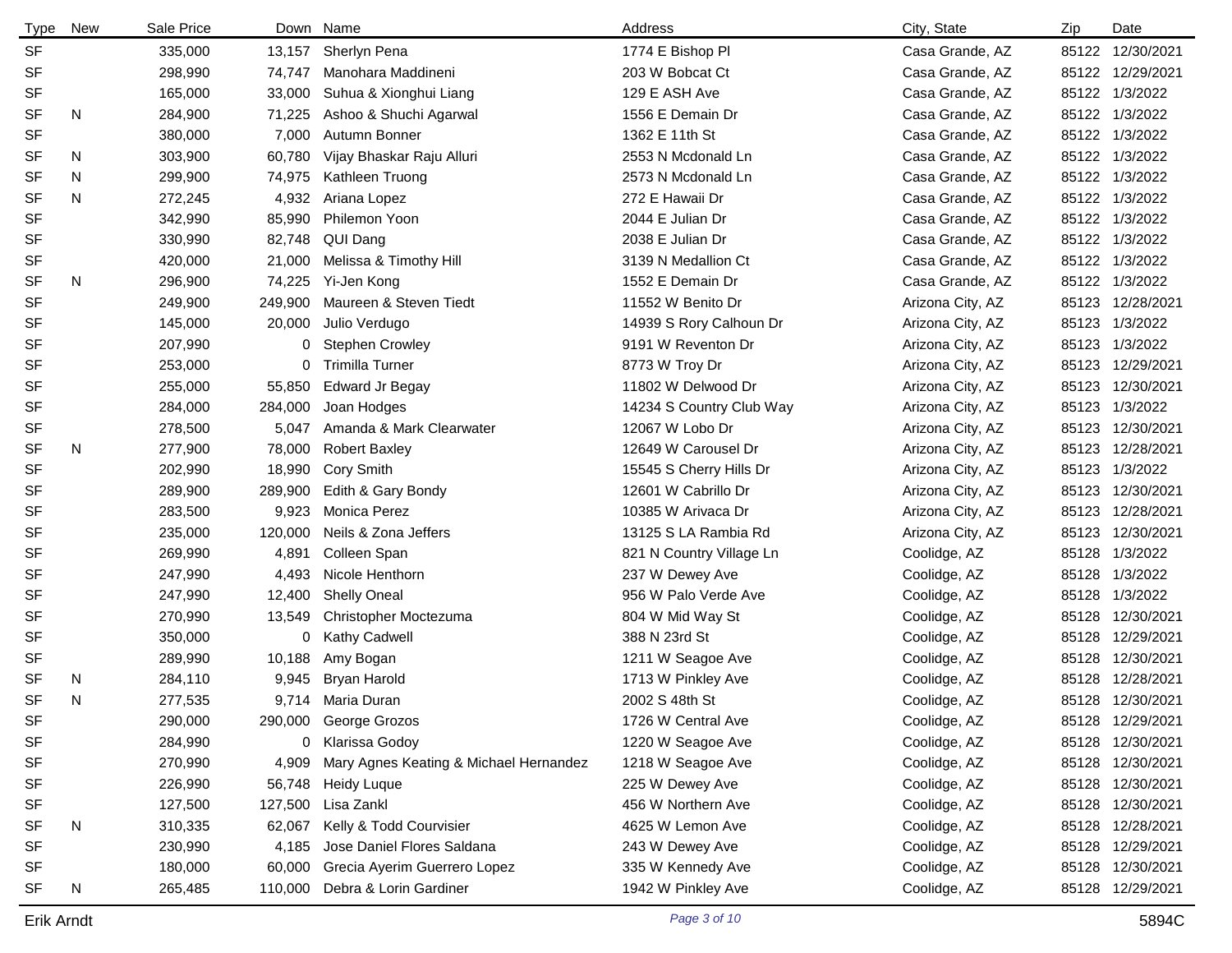| <b>Type</b> | New | Sale Price |         | Down Name                          | Address                   | City, State  | Zip   | Date             |
|-------------|-----|------------|---------|------------------------------------|---------------------------|--------------|-------|------------------|
| <b>SF</b>   |     | 244,990    | 5,888   | Julian Arroyo                      | 823 N Country Village Ln  | Coolidge, AZ |       | 85128 12/30/2021 |
| <b>SF</b>   | N   | 316,035    | 9,481   | Alicia Gant                        | 4631 W Almond Ave         | Coolidge, AZ | 85128 | 12/29/2021       |
| <b>SF</b>   |     | 250,000    | 125,000 | Sherry Lange                       | 132 E Patton Ave          | Coolidge, AZ |       | 85128 12/30/2021 |
| SF          | N   | 333,079    | 6,034   | <b>Christian Jones</b>             | 918 W ELM Ave             | Coolidge, AZ |       | 85128 1/3/2022   |
| <b>SF</b>   |     | 259,990    | 51,998  | Danielle & Franz Delima            | 249 W Dewey Ave           | Coolidge, AZ |       | 85128 12/29/2021 |
| SF          | N   | 333,360    | 0       | Samantha Mifflin                   | 4702 W Almond Ave         | Coolidge, AZ |       | 85128 12/29/2021 |
| <b>SF</b>   | N   | 260,585    | 9,120   | <b>Brian Silva</b>                 | 1948 W Pinkley Ave        | Coolidge, AZ |       | 85128 12/30/2021 |
| <b>SF</b>   |     | 286,990    | 0       | Cesar Ruelas                       | 1216 W Seagoe Ave         | Coolidge, AZ |       | 85128 1/3/2022   |
| SF          |     | 230,990    | 46,198  | Kristi Jencks                      | 976 W Palo Verde Ave      | Coolidge, AZ |       | 85128 12/29/2021 |
| SF          | N   | 313,152    | 0       | Caren & John Memmott               | 1912 W Pinkley Ave        | Coolidge, AZ |       | 85128 12/30/2021 |
| <b>SF</b>   | N   | 216,850    | 21,850  | Ramona Ravsten                     | 1732 W Pinkley Ave        | Coolidge, AZ |       | 85128 1/3/2022   |
| <b>SF</b>   |     | 279,990    | 5,072   | <b>Christien Starks</b>            | 1209 W Seagoe Ave         | Coolidge, AZ |       | 85128 12/28/2021 |
| <b>SF</b>   |     | 235,990    | 0       | Edward & Virginia Valenciano       | 970 W Palo Verde Ave      | Coolidge, AZ |       | 85128 12/30/2021 |
| SF          |     | 239,990    | 12,000  | Oscar Enrique Torres Garcia        | 998 W Palo Verde Ave      | Coolidge, AZ |       | 85128 12/30/2021 |
| <b>SF</b>   |     | 267,990    | 13,399  | Sandon Harper                      | 1213 W Seagoe Ave         | Coolidge, AZ |       | 85128 12/29/2021 |
| <b>SF</b>   |     | 244,990    | 0       | Jesse Long                         | 170 S Azteca Dr           | Eloy, AZ     |       | 85131 12/30/2021 |
| <b>SF</b>   |     | 233,990    | 11,700  | Cynthia & Sarah Narcisco           | 180 S Azteca Dr           | Eloy, AZ     |       | 85131 12/30/2021 |
| <b>SF</b>   |     | 212,990    |         | 0 David & Julia Romero             | 194 S Azteca Dr           | Eloy, AZ     | 85131 | 12/28/2021       |
| <b>SF</b>   |     | 243,490    | 4,412   | Vernon Jr Smith                    | 218 S Azteca Dr           | Eloy, AZ     |       | 85131 12/28/2021 |
| <b>SF</b>   | N   | 364,049    | 72,849  | Marva & Scott Laudert              | 4345 W Cheyenne Dr        | Eloy, AZ     |       | 85131 12/30/2021 |
| <b>SF</b>   |     | 165,000    |         | 165,000 Frank Adamo                | 4433 E Colt Dr            | Eloy, AZ     |       | 85131 12/29/2021 |
| <b>SF</b>   |     | 264,990    |         | 0 Martha Payton                    | 160 S Azteca Dr           | Eloy, AZ     | 85131 | 12/30/2021       |
| <b>SF</b>   |     | 219,900    | 21,990  | <b>MAX Mahoney</b>                 | 3275 W Paraiso Dr         | Eloy, AZ     |       | 85131 1/3/2022   |
| <b>SF</b>   |     | 234,990    | 4,257   | <b>Barry Young</b>                 | 150 S Azteca Dr           | Eloy, AZ     |       | 85131 12/30/2021 |
| <b>SF</b>   |     | 235,000    | 0       | Laren Eggleston                    | 4826 E Stallion Dr        | Eloy, AZ     | 85131 | 12/30/2021       |
| <b>SF</b>   |     | 266,490    | 13,324  | Juan Antonio Almanza Ledesma       | 190 S Azteca Dr           | Eloy, AZ     | 85131 | 12/30/2021       |
| <b>SF</b>   |     | 315,500    | 5,716   | Gregory & Kathy Thomasson          | 30589 N OAK Dr            | Florence, AZ |       | 85132 12/30/2021 |
| <b>SF</b>   |     | 335,000    | 16,750  | Nedje Mondesir                     | 5913 E Paradise Ln        | Florence, AZ |       | 85132 12/30/2021 |
| MH          |     | 280,000    | 280,000 | Julia & Larry Baldwin              | 27191 E Orville St        | Florence, AZ |       | 85132 12/29/2021 |
| <b>SF</b>   |     | 300,000    | 15,000  | Caitlin & Dallin Mcclellan         | 17177 N Christensen Rd #4 | Florence, AZ |       | 85132 12/29/2021 |
| <b>SF</b>   | N   | 423,990    | 84,798  | Mark Mattison                      | 6014 E Helios Dr          | Florence, AZ |       | 85132 12/30/2021 |
| <b>SF</b>   |     | 410,000    |         | 260,000 Tina & Wendell Shaw        | 7097 W Millerton Way      | Florence, AZ |       | 85132 12/30/2021 |
| SF          | N   | 550,000    |         | 125,000 Robert Kovach              | 9955 E Harvest Rd         | Florence, AZ |       | 85132 12/30/2021 |
| MН          |     | 60,000     |         | 60,000 Charles & Ivy Tysver        | 312 E Mesquite Dr         | Florence, AZ |       | 85132 1/3/2022   |
| SF          |     | 300,000    | 0       | Emily & Roberto Candelaria         | 17249 N Christensen Rd    | Florence, AZ |       | 85132 12/30/2021 |
| SF          |     | 347,000    |         | 65,356 Sarah Martinez              | 11602 E Sunflower Ln      | Florence, AZ |       | 85132 12/30/2021 |
| SF          |     | 378,000    | 0       | Aletha Kimberly Della Rocco        | 11437 E Cliffrose Ln      | Florence, AZ |       | 85132 12/30/2021 |
| <b>SF</b>   |     | 496,000    | 89,152  | Dillon & Kylie Barabasz            | 9630 E Barley Rd          | Florence, AZ |       | 85132 1/3/2022   |
| SF          | N   | 482,815    | 18,000  | Michael Mcvay                      | 8179 W Merriweather Way   | Florence, AZ |       | 85132 12/30/2021 |
| SF          | N   | 371,140    | 4,451   | Christopher L II & Lindsey Donahue | 6620 W Pleasant OAK Ct    | Florence, AZ |       | 85132 12/28/2021 |
| SF          | N   | 500,990    |         | 14,000 Heather Freitas             | 6512 W Springfield Way    | Florence, AZ |       | 85132 1/3/2022   |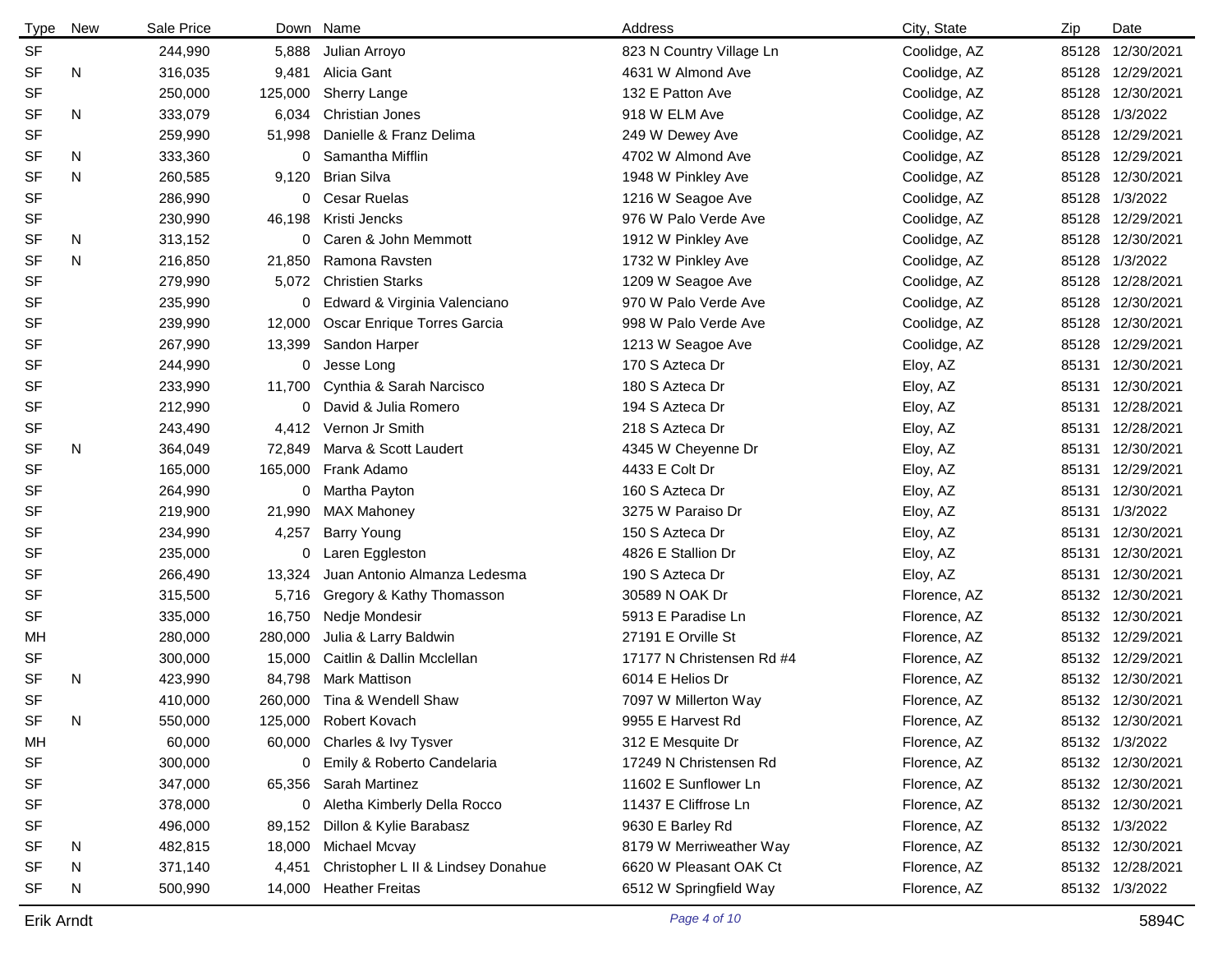| Type      | New | Sale Price |         | Down Name                    | Address                   | City, State  | Zip   | Date             |
|-----------|-----|------------|---------|------------------------------|---------------------------|--------------|-------|------------------|
| <b>SF</b> | N   | 276,900    |         | 0 Paul C Sr Mangny           | 685 W Cedar Ave           | Florence, AZ |       | 85132 1/3/2022   |
| SF        |     | 280,000    | 280,000 | <b>Brandon Vaul</b>          | 2207 N Camden Dr          | Florence, AZ |       | 85132 12/30/2021 |
| МH        |     | 187,000    | 5,377   | <b>Cathy Tyler</b>           | 3612 N Florence Blvd      | Florence, AZ |       | 85132 12/30/2021 |
| SF        |     | 338,000    | 6,123   | Daniel Harner                | 7398 W Sonoma Way         | Florence, AZ |       | 85132 12/29/2021 |
| SF        |     | 300,000    | 9,000   | <b>Colton Hamblin</b>        | 17213 N Christensen Rd    | Florence, AZ |       | 85132 12/29/2021 |
| SF        |     | 165,000    | 0       | Amanda & Brandon Lord        | 218 W Ivanhoe Rd          | Kearny, AZ   |       | 85137 1/3/2022   |
| МH        |     | 10         | 0       | Michael & Pamela Collins     | 218 W Jamestown Cir       | Kearny, AZ   |       | 85137 12/29/2021 |
| SF        | N   | 419,070    | 42,967  | Richard De Faria             | 40509 W Williams Way      | Maricopa, AZ | 85138 | 12/30/2021       |
| SF        | N   | 333,290    | 11.666  | Aaliyah Hutcheson            | 38031 W San Alvarez Ave   | Maricopa, AZ |       | 85138 1/3/2022   |
| <b>SF</b> | N   | 301,650    | 30,165  | Florence & Gilbert Escueta   | 44531 W Palo Aliso Way    | Maricopa, AZ |       | 85138 12/29/2021 |
| SF        |     | 310,000    | 0       | Arturo Ramirez               | 44192 W Griffis Dr        | Maricopa, AZ |       | 85138 12/30/2021 |
| <b>SF</b> | N   | 392,240    | 392,240 | Karen & Richard Hoskins      | 42039 W Cactus Flower     | Maricopa, AZ |       | 85138 12/30/2021 |
| SF        | N   | 421,890    | 8,423   | Janel & Troy Johnson         | 40573 W Williams Way      | Maricopa, AZ |       | 85138 12/30/2021 |
| SF        |     | 410,000    | 82,000  | Kyra & Ryan Jackson          | 44416 W Eddie Way         | Maricopa, AZ |       | 85138 12/29/2021 |
| SF        | N   | 293,765    | 14,688  | Jeffrey Snyder               | 38170 W San Ildefanso Ave | Maricopa, AZ |       | 85138 12/29/2021 |
| SF        | N   | 390,790    | 78,158  | Nicholas Steinhoff           | 40589 W Williams Way      | Maricopa, AZ | 85138 | 1/3/2022         |
| SF        | N   | 360,331    | 360,331 | Teresa Jericho               | 44590 W Palo Cedro Rd     | Maricopa, AZ |       | 85138 12/29/2021 |
| SF        | N   | 425,875    | 42,588  | Deborah & Reed Gardner       | 42093 W Cactus Flower     | Maricopa, AZ | 85138 | 12/30/2021       |
| SF        |     | 315,000    | 5,706   | Jeremy & Maria Viccari       | 20341 N MAC Neil St       | Maricopa, AZ |       | 85138 12/29/2021 |
| SF        |     | 385,000    | 28,750  | Orlando Herrera              | 41161 W RIO Bravo Dr      | Maricopa, AZ |       | 85138 12/29/2021 |
| SF        | N   | 372,990    | 5,000   | <b>Robert Potillo</b>        | 18525 N Lakeside Dr       | Maricopa, AZ |       | 85138 12/30/2021 |
| <b>SF</b> | N   | 352,990    | 5,000   | Amber & Nigel Hall           | 43686 W Buckhorn Trl      | Maricopa, AZ | 85138 | 12/30/2021       |
| <b>SF</b> | N   | 370,490    | 13,687  | Cyrill Maclan                | 40478 W Williams Way      | Maricopa, AZ | 85138 | 12/29/2021       |
| SF        | N   | 380,015    | 5,000   | Paul Chimimba                | 18539 N Lakeside Dr       | Maricopa, AZ | 85138 | 12/30/2021       |
| <b>SF</b> | N   | 349,590    | 5,000   | Rachel Leis                  | 18538 N Desert Willow Dr  | Maricopa, AZ | 85138 | 12/30/2021       |
| <b>SF</b> | N   | 355,040    | 8,000   | Stephen Gomez                | 18485 N Lakeside Dr       | Maricopa, AZ | 85138 | 12/29/2021       |
| <b>SF</b> | N   | 446,265    | 22,313  | <b>MAI Trinh</b>             | 44478 W Palo Abeto Dr     | Maricopa, AZ |       | 85138 1/3/2022   |
| SF        |     | 360,000    | 3,600   | Carson & Conor Smith         | 37724 W Amalfi Ave        | Maricopa, AZ |       | 85138 12/29/2021 |
| SF        |     | 352,000    | 35,200  | James Albers                 | 40425 W Sanders Way       | Maricopa, AZ |       | 85138 12/29/2021 |
| SF        |     | 375,000    | 18,750  | Jeffrey Smythe               | 21752 N Braden Rd         | Maricopa, AZ |       | 85138 12/30/2021 |
| <b>SF</b> | N   | 404,380    | 404,380 | Cynthia & Scott Swienckowski | 21093 N Willow Rd         | Maricopa, AZ |       | 85138 12/29/2021 |
| SF        |     | 408,000    |         | 56,000 Christopher Lopez     | 40798 W Somers Dr         | Maricopa, AZ |       | 85138 12/30/2021 |
| <b>SF</b> | Ν   | 380,483    | 12,699  | Juan Sanchez                 | 40062 W Hensley Way       | Maricopa, AZ |       | 85138 12/29/2021 |
| SF        | N   | 368,895    |         | 12,912 Nathanial Unwin       | 37684 W San Alvarez Ave   | Maricopa, AZ |       | 85138 1/3/2022   |
| SF        |     | 429,000    | 49,000  | Saul Jr Lara                 | 43362 W Lindgren Dr       | Maricopa, AZ |       | 85138 12/29/2021 |
| SF        | N.  | 365,490    | 13,056  | Janasha & Steven M III Bless | 40541 W Williams Way      | Maricopa, AZ |       | 85138 12/30/2021 |
| SF        | N   | 413,970    | 0       | Amber Moon                   | 40557 W Williams Way      | Maricopa, AZ |       | 85138 1/3/2022   |
| SF        | N   | 279,100    | 27,910  | Martha & Samantha Mihalovich | 18369 N Piccolo Dr        | Maricopa, AZ |       | 85138 12/29/2021 |
| SF        |     | 380,000    | 14,250  | <b>Ediberto Campos</b>       | 36111 W Seville Dr        | Maricopa, AZ |       | 85138 12/28/2021 |
| SF        | N.  | 316,905    | 5,741   | Larry D Jr Lynch             | 44607 W Palo Aliso Way    | Maricopa, AZ |       | 85138 1/3/2022   |
| SF        | N   | 341,990    | 6,195   | Lindsay & Michael Chitwood   | 40415 W Sunland Dr        | Maricopa, AZ |       | 85138 12/28/2021 |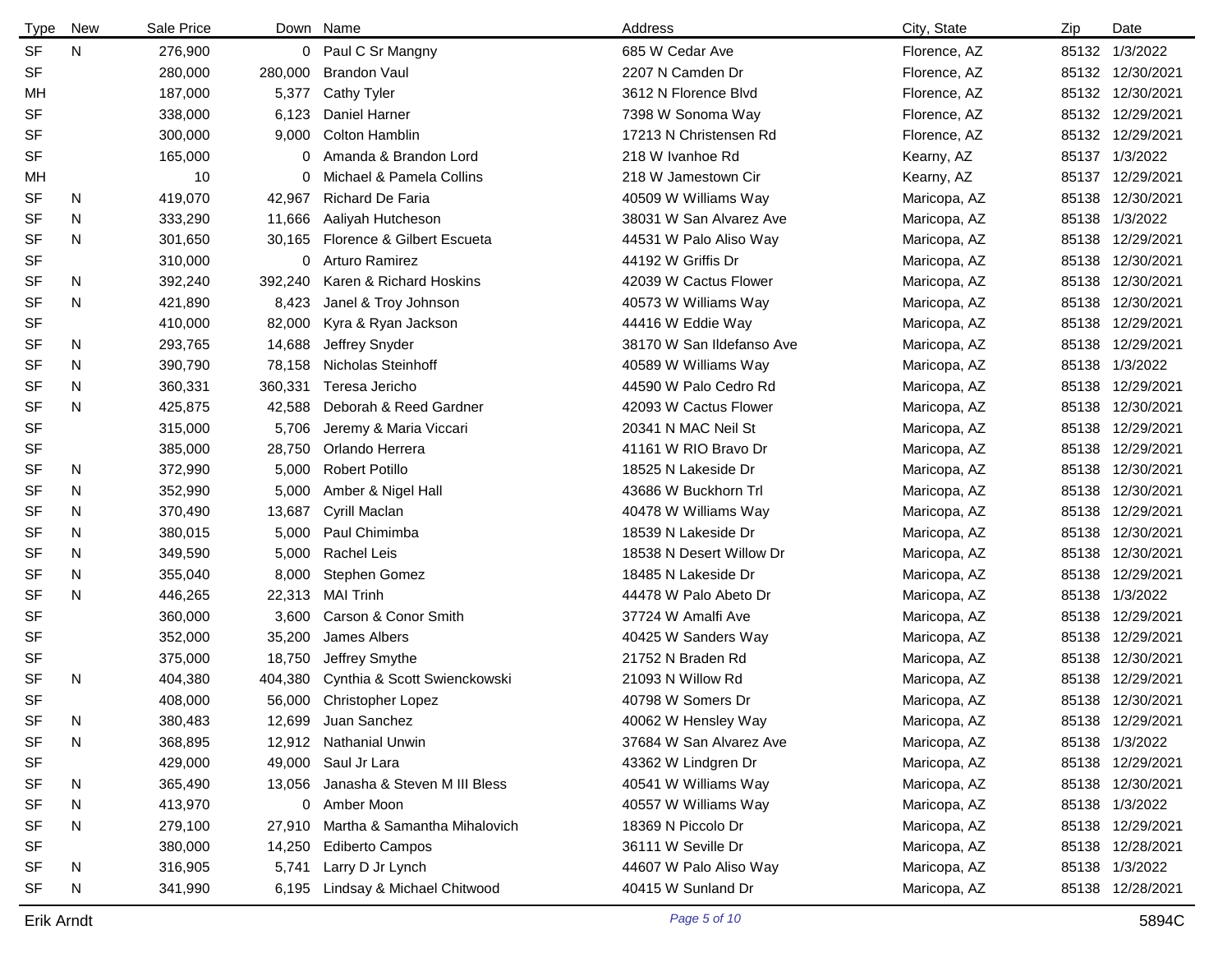| <b>Type</b> | <b>New</b> | Sale Price |         | Down Name                          | Address                   | City, State  | Zip   | Date             |
|-------------|------------|------------|---------|------------------------------------|---------------------------|--------------|-------|------------------|
| <b>SF</b>   | N          | 284,420    | 8,533   | Valerie Bagnoli                    | 19865 N Grantham Rd       | Maricopa, AZ | 85138 | 12/30/2021       |
| <b>SF</b>   |            | 335,000    | 6,068   | Jaime Jr Rodriguez                 | 41898 W Colby Dr          | Maricopa, AZ | 85138 | 12/29/2021       |
| SF          | N          | 251,990    | 0       | Jay William II Cook                | 36550 W Santa Monica Ave  | Maricopa, AZ |       | 85138 1/3/2022   |
| SF          | N          | 336,490    | 5,796   | <b>Israel Caballero</b>            | 40402 W Sunland Dr        | Maricopa, AZ |       | 85138 1/3/2022   |
| <b>SF</b>   | N          | 421,980    | 421,980 | <b>Brook Erickson</b>              | 40542 W Williams Way      | Maricopa, AZ |       | 85138 12/30/2021 |
| <b>SF</b>   | N          | 279,990    | 14,000  | Rhonda Jones                       | 40057 W Crane Dr          | Maricopa, AZ |       | 85138 12/30/2021 |
| <b>SF</b>   | N          | 276,990    | 13,849  | Christian Alexander Avery Thompson | 36592 W Santa Monica Ave  | Maricopa, AZ |       | 85138 12/30/2021 |
| <b>SF</b>   |            | 438,000    | 52,800  | Andrea & James Katona              | 20101 N Casas Ave         | Maricopa, AZ |       | 85138 1/3/2022   |
| SF          |            | 342,000    | 6,195   | Gregory & Michele Sniegoski        | 44099 W Windrose Dr       | Maricopa, AZ |       | 85138 12/30/2021 |
| SF          | N          | 429,790    | 62,053  | Seanna Davis                       | 40446 W Williams Way      | Maricopa, AZ | 85138 | 12/30/2021       |
| <b>SF</b>   | N          | 364,590    | 72,918  | Kyle Gilbert                       | 37734 W San Alvarez Ave   | Maricopa, AZ |       | 85138 12/28/2021 |
| <b>SF</b>   |            | 420,000    | 42,000  | David Smith                        | 42450 W Abbey Rd          | Maricopa, AZ |       | 85138 12/30/2021 |
| SF          |            | 365,000    | 73,000  | Martha & Stephen Self              | 43999 W Palo Teca Rd      | Maricopa, AZ |       | 85138 12/28/2021 |
| SF          | N          | 294,165    | 14,708  | Lauren Marhoefer                   | 37639 W San Alvarez Ave   | Maricopa, AZ | 85138 | 12/28/2021       |
| SF          | N          | 392,358    | 78,472  | Andrew & Rhonda Tibert             | 40755 W Agave Rd          | Maricopa, AZ | 85138 | 1/3/2022         |
| SF          | N          | 361,990    | 8,000   | Jennifer & Pasquale Mirabella      | 18501 N Lakeside Dr       | Maricopa, AZ |       | 85138 12/28/2021 |
| SF          | N          | 396,945    | 79,389  | Johanna Parra                      | 38212 W Santa Monica Ave  | Maricopa, AZ | 85138 | 12/30/2021       |
| SF          | N          | 284,420    | 8,533   | Valerie Bagnoli                    | 19865 N Grantham Rd       | Maricopa, AZ | 85138 | 12/30/2021       |
| <b>SF</b>   | N          | 362,645    | 18,132  | Raymon J Jr & Tomara King          | 38140 W Santa Maria St    | Maricopa, AZ |       | 85138 12/30/2021 |
| SF          |            | 349,900    | 12,596  | Marcus Dunn                        | 41155 W Laramie Rd        | Maricopa, AZ | 85138 | 12/28/2021       |
| <b>SF</b>   | N          | 333,490    | 33,349  | <b>Matthew James</b>               | 40450 W Sunland Dr        | Maricopa, AZ |       | 85138 12/30/2021 |
| SF          | N          | 332,070    | 50,000  | Joel Campos                        | 37784 W San Alvarez Ave   | Maricopa, AZ | 85138 | 12/28/2021       |
| <b>SF</b>   | N          | 308,990    | 5,597   | Erasha Hardy                       | 40043 W Crane Dr          | Maricopa, AZ | 85138 | 12/30/2021       |
| SF          | N          | 388,590    | 78,000  | Anne Giagni                        | 38084 W Santa Monica Ave  | Maricopa, AZ | 85138 | 12/30/2021       |
| SF          | N          | 413,592    | 41,360  | Andrea Shishmanian                 | 40705 W Agave Rd          | Maricopa, AZ | 85138 | 12/30/2021       |
| SF          | N          | 472,393    | 23,620  | <b>Teddie Travers</b>              | 22520 N Belt Dr           | Maricopa, AZ | 85138 | 12/30/2021       |
| <b>SF</b>   | N          | 286,070    | 10,013  | Donato D Vazquez Cortes            | 44380 W Palo Aliso Way    | Maricopa, AZ | 85138 | 12/30/2021       |
| <b>SF</b>   | N          | 403,970    | 12,120  | Sonia Long                         | 40574 W Williams Way      | Maricopa, AZ |       | 85138 1/3/2022   |
| <b>SF</b>   |            | 315,000    | 195,000 | Anna JO Paolangeli-Stanton-Anna JO | 21345 N Scott Dr          | Maricopa, AZ | 85138 | 12/28/2021       |
| <b>SF</b>   | N          | 285,780    | 10,003  | Debra & Thomas Ward                | 44515 W Palo Aliso Way    | Maricopa, AZ |       | 85138 1/3/2022   |
| <b>SF</b>   |            | 410,000    | 100,000 | Devin Coonrod                      | 37528 W Leonessa Ave      | Maricopa, AZ | 85138 | 12/30/2021       |
| <b>SF</b>   | N          | 262,340    |         | 262,340 David & Stephanie Lee      | 18624 N Toledo Ave        | Maricopa, AZ |       | 85138 1/3/2022   |
| <b>SF</b>   |            | 394,000    | 0       | <b>Brett Campbell</b>              | 41220 W Barcelona Dr      | Maricopa, AZ |       | 85138 12/30/2021 |
| <b>SF</b>   | N          | 331,900    | 331,900 | Pamela & Randall Ryan              | 42100 W Morning Glory Way | Maricopa, AZ |       | 85138 12/28/2021 |
| <b>SF</b>   | N          | 275,345    | 9,645   | Ariana Madrigal                    | 44485 W Palo Aliso Way    | Maricopa, AZ |       | 85138 1/3/2022   |
| SF          | N          | 249,990    | 12,500  | Joseph Klementz                    | 36522 W Santa Monica Ave  | Maricopa, AZ |       | 85138 1/3/2022   |
| SF          | N          | 307,990    | 15,399  | Adriana Hagen                      | 18654 N Toledo Ave        | Maricopa, AZ |       | 85138 1/3/2022   |
| SF          |            | 360,000    | 12,600  | <b>Albert Fuentes</b>              | 42534 W Hall Dr           | Maricopa, AZ |       | 85138 12/28/2021 |
| SF          | N          | 252,506    | 4,574   | Luke Webster                       | 44016 W Palo Aliso Way    | Maricopa, AZ |       | 85138 12/28/2021 |
| SF          | N          | 290,345    | 5,260   | Antonio Elam                       | 44591 W Palo Aliso Way    | Maricopa, AZ |       | 85138 12/28/2021 |
| <b>SF</b>   |            | 542,500    | 108,500 | Masoud & Susan Asgharian           | 41581 W Harvest Moon Dr   | Maricopa, AZ |       | 85138 12/30/2021 |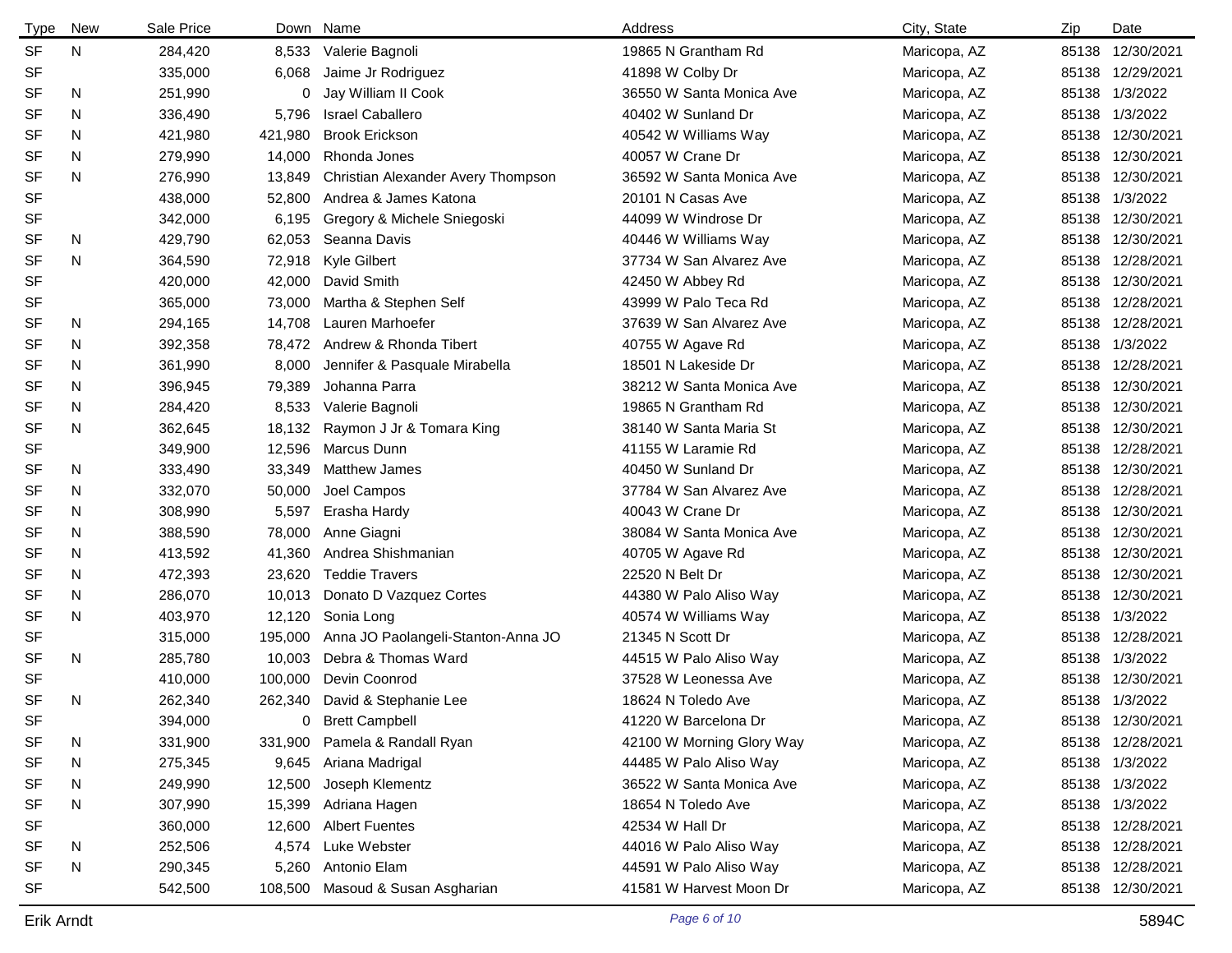| <b>Type</b> | New | Sale Price |           | Down Name                            | Address                   | City, State        | Zip   | Date             |
|-------------|-----|------------|-----------|--------------------------------------|---------------------------|--------------------|-------|------------------|
| <b>SF</b>   | N   | 288,790    | 14,498    | Lamar & Rachel Robinson              | 37577 W San Alvarez Ave   | Maricopa, AZ       |       | 85138 12/29/2021 |
| <b>SF</b>   | N   | 421,284    | 46,844    | Brenda Joyce Meadows & Jeffrey Cary  | 22575 N Diamond Dr        | Maricopa, AZ       |       | 85138 12/30/2021 |
| SF          |     | 380,000    | 0         | Janet Jansen                         | 42989 W Ocean Breeze Dr   | Maricopa, AZ       |       | 85138 12/28/2021 |
| <b>SF</b>   | N   | 373,820    | 6,772     | Orlando Garcia                       | 18818 N Piccolo Dr        | Maricopa, AZ       |       | 85138 12/28/2021 |
| <b>SF</b>   | N   | 404,375    | 0         | <b>Charles Burns</b>                 | 44522 W Palo Abeto Dr     | Maricopa, AZ       | 85138 | 12/30/2021       |
| SF          |     | 349,900    | 10        | Eduardo Saucedo                      | 42463 W Manza St          | Maricopa, AZ       | 85138 | 12/28/2021       |
| SF          |     | 441,000    | 27,750    | Kaleena Morales                      | 2709 N Mallee Pl          | Maricopa, AZ       |       | 85139 12/30/2021 |
| SF          |     | 470,000    | 94,000    | Bresheta Steenkamp                   | 18689 N Miller Way        | Maricopa, AZ       | 85139 | 12/30/2021       |
| SF          |     | 320,000    | 72,212    | Teresa Langmead                      | 44812 W Portabello Rd     | Maricopa, AZ       |       | 85139 12/30/2021 |
| SF          |     | 332,500    | 11,638    | <b>Ashton Feltz</b>                  | 45105 W Gavilan Dr        | Maricopa, AZ       | 85139 | 12/30/2021       |
| SF          |     | 42,000     | 2,000     | Maria Ceja                           | 53862 W Organ Pipe Rd     | Maricopa, AZ       |       | 85139 12/29/2021 |
| SF          |     | 355,000    | 82,122    | Garette Lane                         | 46030 W Barbara Ln        | Maricopa, AZ       |       | 85139 12/30/2021 |
| SF          |     | 300,000    | 11,565    | Joshua Saich                         | 53640 W Organ Pipe Rd     | Maricopa, AZ       | 85139 | 12/29/2021       |
| SF          |     | 342,000    | 342,000   | Sean Downey                          | 21473 N Greenland Park Dr | Maricopa, AZ       | 85139 | 12/29/2021       |
| SF          |     | 350,000    | 17,500    | Luis F Contreras Gonzalez            | 1780 N Smart Rd           | Maricopa, AZ       | 85139 | 12/30/2021       |
| SF          |     | 549,999    | 54,999    | Julie Peterson                       | 49137 W Wildwood Rd       | Maricopa, AZ       | 85139 | 12/30/2021       |
| SF          |     | 299,900    | 85,817    | Marcia Cardenas                      | 365 N Starview Rd         | Maricopa, AZ       |       | 85139 1/3/2022   |
| МH          |     | 130,000    | 130,000   | Darvin Setser                        | 1710 S Deer Trl           | Maricopa, AZ       | 85139 | 12/30/2021       |
| SF          |     | 365,000    | 3,600     | Lamar Dias                           | 45733 W Tulip Ln          | Maricopa, AZ       | 85139 | 12/29/2021       |
| SF          |     | 455,000    | 1,500     | Brandon & Stephanie Sheard           | 45192 W Desert Garden Rd  | Maricopa, AZ       |       | 85139 1/3/2022   |
| SF          |     | 325,000    | 325,000   | ALI Jawad                            | 44922 W Alamendras St     | Maricopa, AZ       | 85139 | 12/30/2021       |
| <b>SF</b>   | N   | 438,080    | 63,640    | Eric & Gloria Torres                 | 3950 E French Trotter St  | San Tan Valley, AZ | 85140 | 12/28/2021       |
| SF          |     | 585,000    | 585,000   | Kendall Johnson                      | 36360 N LA Moneda Ln      | San Tan Valley, AZ |       | 85140 12/29/2021 |
| SF          | N   | 500,290    | 25,015    | Ronda Vila                           | 37046 N Andravida Dr      | San Tan Valley, AZ |       | 85140 12/28/2021 |
| SF          | N   | 439,942    | 7,500     | Carl & Karen Kleinholz               | 1208 W Desert Spoon Dr    | Queen Creek, AZ    |       | 85140 12/28/2021 |
| SF          |     | 191,500    | 0         | Daron Thompson                       | 38970 N Kelley Ln         | San Tan Valley, AZ |       | 85140 12/29/2021 |
| <b>SF</b>   | N   | 437,184    | 62,744    | Judy Towson                          | 1263 W Desert Spoon Dr    | Queen Creek, AZ    |       | 85140 12/28/2021 |
| SF          | N   | 354,610    | 35,461    | Randy Chanadet                       | 1271 W VIA Del ORO        | San Tan Valley, AZ |       | 85140 12/28/2021 |
| <b>SF</b>   | N   | 533,633    | 285,000   | Patricia & Patrick Ferguson          | 1249 W Sonoqui Blvd       | San Tan Valley, AZ |       | 85140 12/28/2021 |
| <b>SF</b>   | N   | 477,746    | 10,000    | Martin Joseph Sr & Priscilla Herrera | 1273 W Avenida Del Valle  | San Tan Valley, AZ |       | 85140 12/28/2021 |
| <b>SF</b>   |     | 445,661    | 265,661   | <b>Teresa Soleta</b>                 | 36063 N Serrano Ave       | San Tan Valley, AZ |       | 85140 12/29/2021 |
| SF          |     | 480,000    |           | 480,000 Cynthia & Joseph Stanik      | 1235 E Artemis Trl        | San Tan Valley, AZ |       | 85140 12/29/2021 |
| SF          |     | 419,000    | 250,000   | James Frey                           | 753 E Cobble Stone Dr     | San Tan Valley, AZ |       | 85140 12/28/2021 |
| SF          |     | 724,900    | 362,450   | KIM & Michael Ross                   | 252 E Lime Ct             | San Tan Valley, AZ |       | 85140 12/28/2021 |
| SF          |     | 385,000    | 10        | <b>William Andrew</b>                | 39527 N Zampino St        | San Tan Valley, AZ |       | 85140 1/3/2022   |
| SF          |     | 551,777    | 45,799    | <b>Barry Winston</b>                 | 330 E Los Andes Ln        | San Tan Valley, AZ |       | 85140 12/30/2021 |
| SF          | N   | 396,990    | 30,107    | Kimberblea & Taylor Boik             | 4580 E Clydedale St       | San Tan Valley, AZ |       | 85140 1/3/2022   |
| SF          |     | 386,196    | 125,196   | Ned Ghammachi                        | 36054 N Puente Alto Ave   | San Tan Valley, AZ |       | 85140 12/30/2021 |
| SF          |     | 521,614    | 391,000   | John Morse                           | 149 E Leverenz Ave        | San Tan Valley, AZ |       | 85140 12/30/2021 |
| SF          | N   | 477,470    | 95,494    | Josh & Samone Flores                 | 37065 N Andravida Dr      | San Tan Valley, AZ |       | 85140 1/3/2022   |
| <b>SF</b>   |     | 1,003,000  | 1,003,000 | Howard Mcdonough                     | 36698 N Crucillo Dr       | San Tan Valley, AZ |       | 85140 12/30/2021 |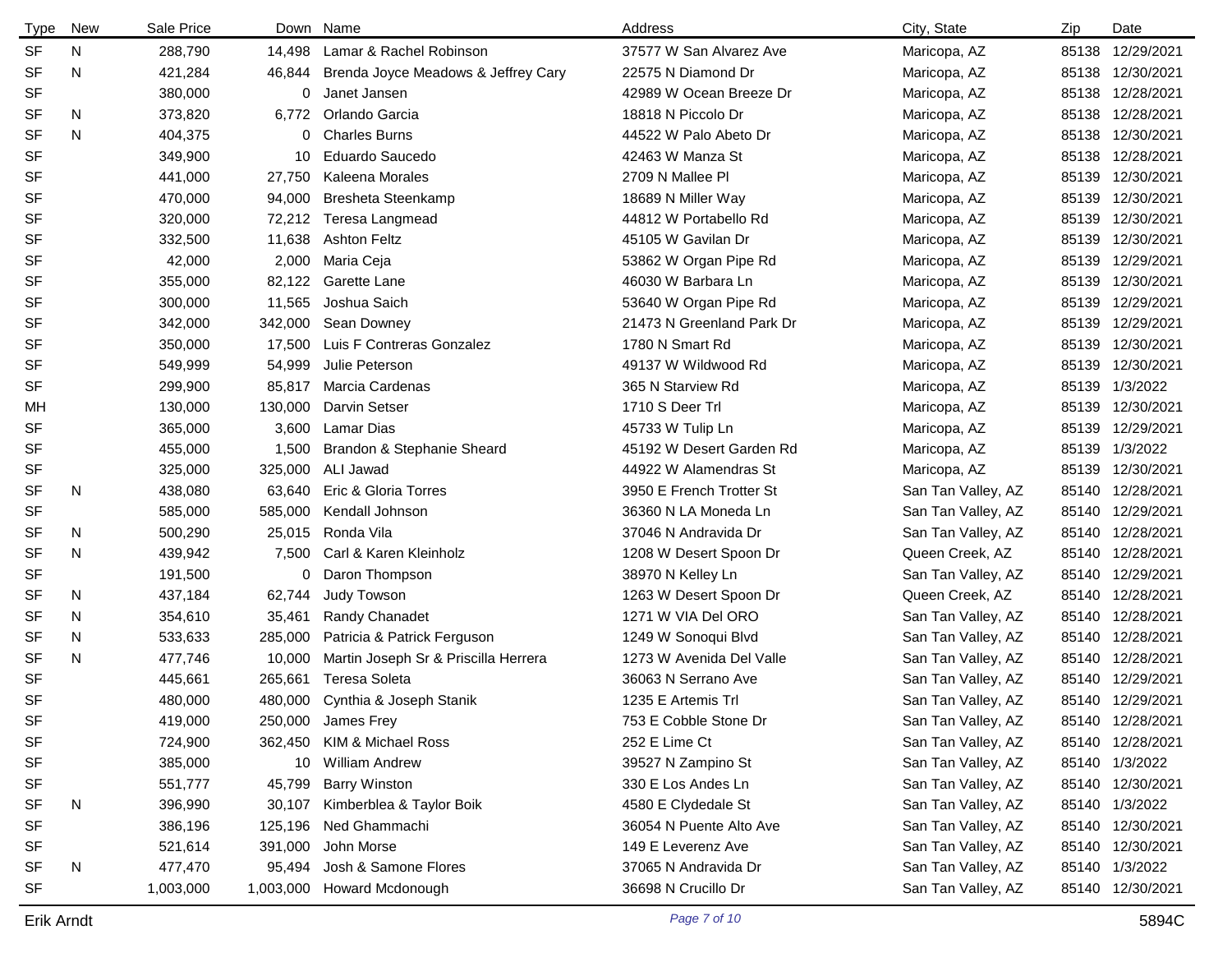| Type      | <b>New</b> | Sale Price |         | Down Name                       | Address                  | City, State        | Zip   | Date             |
|-----------|------------|------------|---------|---------------------------------|--------------------------|--------------------|-------|------------------|
| SF        | N.         | 506,490    | 50,649  | Ryan Lindorff                   | 36926 N Andravida Dr     | San Tan Valley, AZ |       | 85140 1/3/2022   |
| <b>SF</b> | N          | 439,400    | 87,880  | <b>Israel Alemu</b>             | 4105 E French Trotter St | San Tan Valley, AZ |       | 85140 1/3/2022   |
| <b>SF</b> |            | 430,000    | 190,000 | Janice Day                      | 384 W Nikita Dr          | San Tan Valley, AZ |       | 85140 12/30/2021 |
| <b>SF</b> | N          | 490,770    | 25,539  | <b>Brian Tyson</b>              | 36999 N Andravida Dr     | San Tan Valley, AZ |       | 85140 12/30/2021 |
| <b>SF</b> | N          | 460,990    | 203,536 | Albert & Danielle Trotter       | 3932 E French Trotter St | San Tan Valley, AZ |       | 85140 1/3/2022   |
| <b>SF</b> | N          | 416,790    | 20,840  | Tonya Weiss                     | 37001 N Addison Ln       | San Tan Valley, AZ |       | 85140 12/30/2021 |
| <b>SF</b> | N          | 336,895    | 67,379  | Efrain & Judy Lopez             | 1303 W VIA Del ORO       | San Tan Valley, AZ |       | 85140 1/3/2022   |
| <b>SF</b> | N          | 456,768    | 321,768 | Ralph Mele                      | 1356 W Calle Luna        | Queen Creek, AZ    |       | 85140 12/30/2021 |
| <b>SF</b> |            | 585,000    | 9,200   | Aaron & Lizette Santillana      | 315 E Vicenza Dr         | San Tan Valley, AZ |       | 85140 1/3/2022   |
| <b>SF</b> | N          | 385,490    | 385,490 | Hilda & Jose Rascon             | 36929 N Addison Ln       | San Tan Valley, AZ |       | 85140 12/30/2021 |
| <b>SF</b> |            | 385,000    | 96,250  | Charles S III & Theresa Hewitt  | 1228 E Cottonwood Rd     | San Tan Valley, AZ |       | 85140 12/30/2021 |
| SF        | N          | 383,410    | 58,000  | Valerie Gilmore                 | 36965 N Addison Ln       | San Tan Valley, AZ |       | 85140 12/30/2021 |
| SF        | N          | 497,960    | 99,592  | Barathi Baburaj                 | 36931 N Campolina Rd     | San Tan Valley, AZ |       | 85140 1/3/2022   |
| <b>SF</b> | N.         | 340,815    | 68,163  | Scott Hutchinson                | 39513 N Hailey Ln        | San Tan Valley, AZ |       | 85140 1/3/2022   |
| <b>SF</b> |            | 606,000    | 121,200 | John Rawls                      | 798 E Silversword Ln     | San Tan Valley, AZ |       | 85140 12/30/2021 |
| <b>SF</b> |            | 626,000    | 626,000 | Diane & Todd Friese             | 1698 E Adelante Way      | San Tan Valley, AZ |       | 85140 12/30/2021 |
| <b>SF</b> |            | 399,663    | 13,720  | <b>Trusty Bolton</b>            | 135 E Iloca Ln           | San Tan Valley, AZ |       | 85140 12/30/2021 |
| <b>SF</b> | N          | 510,140    | 510,140 | Paul & Tricia Bennett           | 4585 E Warlander Ln      | San Tan Valley, AZ |       | 85140 1/3/2022   |
| SF        | N          | 407,782    | 207,500 | Barry & Dianne Jones            | 1209 W Desert Spoon Dr   | Queen Creek, AZ    | 85140 | 12/30/2021       |
| <b>SF</b> | N          | 470,460    | 23,523  | Gentry & Lisa Gillespie         | 37084 N Andravida Dr     | San Tan Valley, AZ |       | 85140 12/29/2021 |
| SF        | N          | 407,770    | 0       | David & Holly Cochrane          | 36985 N Addison Ln       | San Tan Valley, AZ |       | 85140 12/30/2021 |
| SF        | N.         | 549,702    | 192,423 | Bradley & Jayne Carr            | 1180 W Avenida Del Valle | San Tan Valley, AZ | 85140 | 12/29/2021       |
| <b>SF</b> | N          | 505,800    | 75,870  | Kimberly & Wilfredo Lantigua    | 37049 N Andravida Dr     | San Tan Valley, AZ | 85140 | 12/30/2021       |
| SF        | N          | 501,310    | 100,262 | Karen & Loren Trathen           | 37029 N Andravida Dr     | San Tan Valley, AZ | 85140 | 12/30/2021       |
| SF        | N          | 412,350    | 37,910  | Colleen & Stephen Harmon        | 1198 W Avenida Del Valle | San Tan Valley, AZ | 85140 | 12/29/2021       |
| SF        | N.         | 394,790    | 20,350  | Ronald Catanzariti              | 36891 N Addison Ln       | San Tan Valley, AZ |       | 85140 1/3/2022   |
| SF        | N          | 516,990    | 0       | Skylynn Young                   | 36964 N Andravida Dr     | San Tan Valley, AZ | 85140 | 12/30/2021       |
| <b>SF</b> |            | 550,000    | 26,000  | Aaron & Sophia Bannon           | 728 W Magena Dr          | San Tan Valley, AZ |       | 85140 12/29/2021 |
| SF        | N          | 365,590    | 6,623   | Bryan & Cynthia Calderon        | 36949 N Addison Ln       | San Tan Valley, AZ |       | 85140 12/29/2021 |
| SF        | N.         | 494,490    | 55,947  | Shelia Long                     | 37083 N Andravida Dr     | San Tan Valley, AZ |       | 85140 12/30/2021 |
| <b>SF</b> | N          | 477,280    | 23,864  | Justin Roper                    | 36944 N Andravida Dr     | San Tan Valley, AZ |       | 85140 1/3/2022   |
| <b>SF</b> |            | 515,000    |         | 44,750 Steven Backer            | 4211 E Ascot Dr          | San Tan Valley, AZ |       | 85140 12/29/2021 |
| SF        | N          | 496,580    |         | 100,096 Michael & Tracy Mullins | 4594 E Clydedale St      | San Tan Valley, AZ |       | 85140 1/3/2022   |
| <b>SF</b> | N          | 472,990    | 95,192  | Margaret & Robert Brand         | 4422 W Suncup Dr         | Queen Creek, AZ    |       | 85142 12/30/2021 |
| <b>SF</b> |            | 645,000    |         | 32,250 Gergen Robinson          | 34329 N Casey Ln         | Queen Creek, AZ    |       | 85142 12/28/2021 |
| <b>SF</b> | N          | 487,890    | 80,000  | Barry & Pamela Miller           | 4491 W Suncup Dr         | Queen Creek, AZ    |       | 85142 1/3/2022   |
| <b>SF</b> | N          | 484,990    | 489,990 | Karen Ohalloran                 | 4440 W Suncup Dr         | Queen Creek, AZ    |       | 85142 1/3/2022   |
| <b>SF</b> |            | 794,900    | 410,000 | Nathan & Amy Jackson            | 1629 W Lind Rd           | Queen Creek, AZ    |       | 85142 12/30/2021 |
| <b>SF</b> |            | 497,000    | 99,500  | Daniel Bonavia                  | 3581 W Mineral Butte Dr  | Queen Creek, AZ    |       | 85142 12/30/2021 |
| <b>SF</b> |            | 495,000    | 128,009 | Lijian LIU                      | 2320 W Chinook Dr        | Queen Creek, AZ    |       | 85142 12/29/2021 |
| <b>SF</b> |            | 524,900    |         | 113,300 Isreal & Kristy Olivas  | 3421 W Morgan Ln         | Queen Creek, AZ    |       | 85142 1/3/2022   |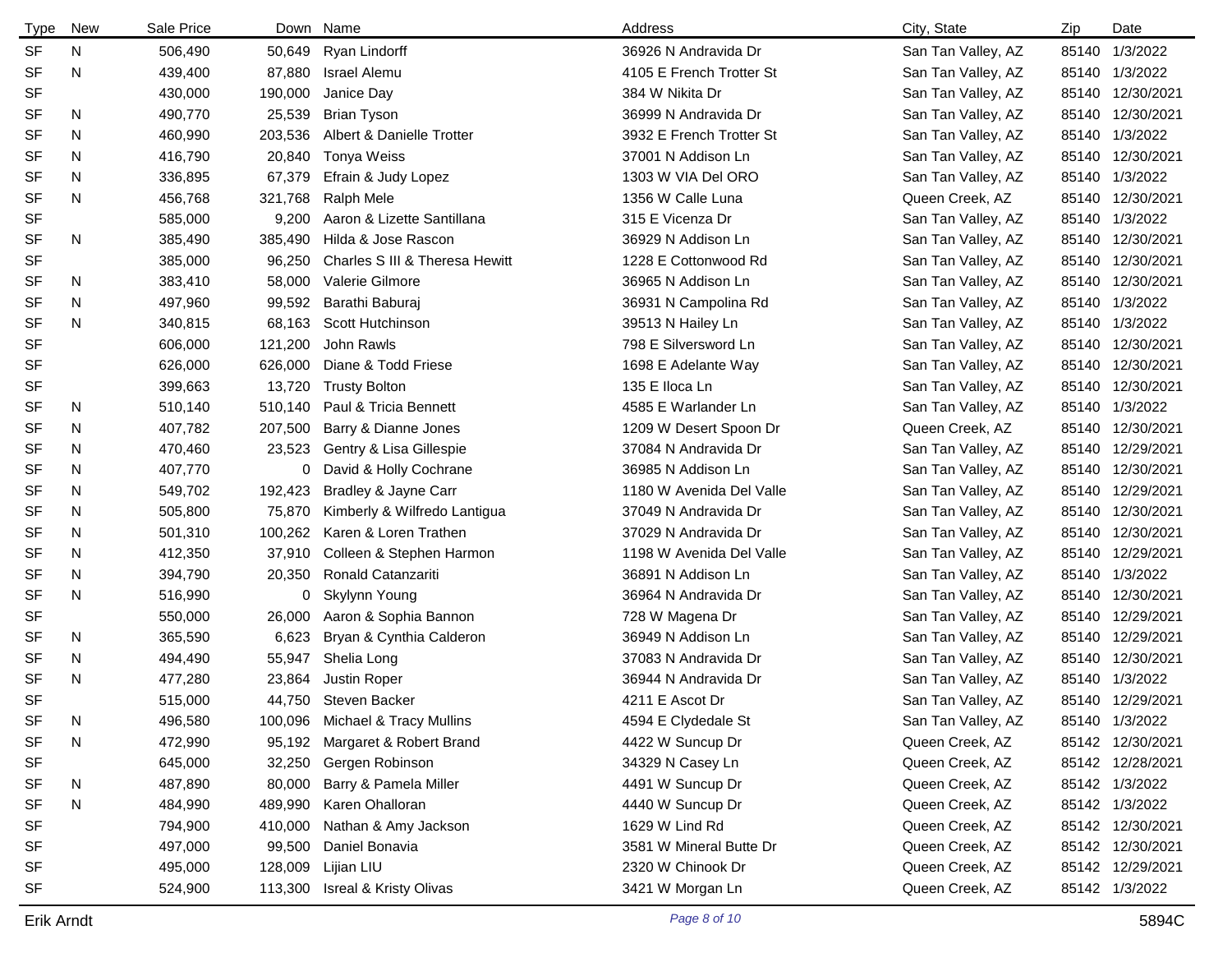| <b>Type</b> | New | Sale Price |         | Down Name                          | Address                  | City, State        | Zip | Date             |
|-------------|-----|------------|---------|------------------------------------|--------------------------|--------------------|-----|------------------|
| <b>SF</b>   | N   | 469,770    | 93,954  | Prabhuraj Soliah                   | 4605 W Stickleaf Way     | Queen Creek, AZ    |     | 85142 1/3/2022   |
| <b>SF</b>   | N   | 496,401    | 24,821  | Sandra & Scott Wherley             | 4507 W Suncup Dr         | Queen Creek, AZ    |     | 85142 1/3/2022   |
| <b>SF</b>   |     | 430,000    | 5,000   | <b>Eric Brower</b>                 | 4594 W Kirkland Ave      | Queen Creek, AZ    |     | 85142 12/30/2021 |
| SF          | N   | 485,000    | 50,000  | Sandy & Adam Fredickson            | 4587 W Stickleaf Way     | Queen Creek, AZ    |     | 85142 12/30/2021 |
| <b>SF</b>   | N   | 467,190    | 93,238  | Jordan Crook                       | 4637 W Suncup Dr         | Queen Creek, AZ    |     | 85142 12/28/2021 |
| <b>SF</b>   | N   | 387,490    | 8,647   | Arianna Arias                      | 4471 W Sweetbush Way     | Queen Creek, AZ    |     | 85142 1/3/2022   |
| <b>SF</b>   | N   | 406,490    | 12,383  | Larraine Cajka                     | 4602 W Greenleaf Dr      | Queen Creek, AZ    |     | 85142 1/3/2022   |
| <b>SF</b>   | N   | 469,990    | 93,998  | Brandon & Madison Emann Shucart    | 4571 W Stickleaf Way     | Queen Creek, AZ    |     | 85142 12/28/2021 |
| <b>SF</b>   |     | 484,600    | 0       | Larry & Meredith Etzel             | 2016 W Quick Draw Way    | Queen Creek, AZ    |     | 85142 12/29/2021 |
| <b>SF</b>   |     | 507,000    | 25,350  | Dayasagar Dhanankula               | 3486 W Morgan Ln         | Queen Creek, AZ    |     | 85142 12/30/2021 |
| SF          |     | 405,000    | 6,000   | Jordan Rowan                       | 2509 W Gold Mine Way     | Queen Creek, AZ    |     | 85142 12/30/2021 |
| <b>SF</b>   | N   | 700,000    | 700,000 | David Jay Jr & Jessica Anderson    | 3338 W Silverdale Rd     | Queen Creek, AZ    |     | 85142 12/29/2021 |
| <b>SF</b>   |     | 380,000    | 23,750  | Pablo Ramos                        | 2013 W Prospector Way    | Queen Creek, AZ    |     | 85142 12/28/2021 |
| SF          |     | 485,000    | 190,000 | Randal Dahl                        | 35442 N Kelsee Dr        | Queen Creek, AZ    |     | 85142 12/30/2021 |
| SF          | N   | 472,590    | 52,282  | Virginia Barrett                   | 4521 W Stickleaf Way     | Queen Creek, AZ    |     | 85142 12/28/2021 |
| <b>SF</b>   | N   | 481,890    | 24,095  | Candice & Raul Morales             | 4455 W Suncup Dr         | Queen Creek, AZ    |     | 85142 1/3/2022   |
| <b>SF</b>   |     | 668,000    | 200,000 | <b>Kevin Mellor</b>                | 27330 N Michelle Ln      | Queen Creek, AZ    |     | 85142 12/28/2021 |
| <b>SF</b>   |     | 375,000    | 100,000 | Michael Hughes                     | 3368 W Five Mile Peak Dr | Queen Creek, AZ    |     | 85142 12/29/2021 |
| <b>SF</b>   | N   | 360,607    | 6,533   | Erandi Ortiz Galvan                | 35158 N Magnette Way     | Queen Creek, AZ    |     | 85142 12/29/2021 |
| <b>SF</b>   |     | 437,000    | 13,110  | Madelyn Campbell                   | 1085 W Ayrshire Trl      | San Tan Valley, AZ |     | 85143 1/3/2022   |
| SF          | N   | 506,293    | 506,293 | David & Maria Johnson              | 425 W Perkins St         | San Tan Valley, AZ |     | 85143 12/28/2021 |
| <b>SF</b>   |     | 450,000    | 450,000 | <b>Matthew Mowers</b>              | 4321 E Silverbell Rd     | San Tan Valley, AZ |     | 85143 1/3/2022   |
| <b>SF</b>   |     | 350,000    | 80,000  | Kevin Frecker                      | 3521 E Denim Trl         | San Tan Valley, AZ |     | 85143 12/28/2021 |
| SF          |     | 456,000    | 22,800  | Gregory & Natalee Billiings        | 4725 E Argentite St      | San Tan Valley, AZ |     | 85143 1/3/2022   |
| <b>SF</b>   |     | 345,000    | 34,500  | <b>Nicholas Estes</b>              | 30552 N Maple Chase Dr   | San Tan Valley, AZ |     | 85143 12/30/2021 |
| SF          |     | 394,500    | 0       | <b>Justin Hathcock</b>             | 29954 N Little Leaf Dr   | San Tan Valley, AZ |     | 85143 12/30/2021 |
| <b>SF</b>   | N   | 419,940    | 20,997  | Joanna Dinolfo                     | 1456 W Chillingham Rd    | San Tan Valley, AZ |     | 85143 12/30/2021 |
| <b>SF</b>   |     | 405,000    | 104,838 | Sarah Amundson                     | 2406 E San Manuel Rd     | San Tan Valley, AZ |     | 85143 12/28/2021 |
| <b>SF</b>   |     | 300,000    | 3,500   | William Ferrara                    | 30746 N Whirlaway Trl    | San Tan Valley, AZ |     | 85143 12/30/2021 |
| SF          |     | 400,000    | 80,000  | Michael Pascuzzi                   | 33016 N Sandstone Dr     | San Tan Valley, AZ |     | 85143 12/30/2021 |
| <b>SF</b>   | N   | 406,825    | 406,825 | Kalin Brady                        | 1357 W Chillingham Rd    | San Tan Valley, AZ |     | 85143 1/3/2022   |
| SF          |     | 387,000    |         | 70,000 Zachary & Lizbetha De Jesus | 348 W Love Rd            | San Tan Valley, AZ |     | 85143 12/30/2021 |
| SF          | N   | 769,980    |         | 210,000 Brianne & Paul Westberg    | 303 W Larimer St         | San Tan Valley, AZ |     | 85143 12/29/2021 |
| <b>SF</b>   | N   | 581,659    | 58,167  | John Springstead                   | 1989 E Sugey Ln          | San Tan Valley, AZ |     | 85143 12/30/2021 |
| <b>SF</b>   | N   | 649,974    | 54,997  | <b>Kristin Sharrer</b>             | 1957 E Sugey Ln          | San Tan Valley, AZ |     | 85143 12/30/2021 |
| <b>SF</b>   |     | 390,000    | 5,000   | James Tokoph                       | 80 W Dana Dr             | San Tan Valley, AZ |     | 85143 12/29/2021 |
| SF          |     | 725,000    | 100,000 | David Garcia                       | 419 W Weld St            | San Tan Valley, AZ |     | 85143 12/29/2021 |
| SF          |     | 370,000    | 200,000 | Ellen Batsche                      | 30744 N Royal OAK Way    | San Tan Valley, AZ |     | 85143 1/3/2022   |
| <b>SF</b>   |     | 440,000    | 440,000 | Jimmie & Mary Ross                 | 4589 E Rhyolite Dr       | San Tan Valley, AZ |     | 85143 1/3/2022   |
| <b>SF</b>   | N   | 505,580    | 100,000 | Kandace & Ryan Babcock             | 1403 W Chillingham Rd    | San Tan Valley, AZ |     | 85143 1/3/2022   |
| SF          |     | 490,000    | 225,000 | Jennifer & Jordin Weeks            | 1080 E Stirrup Ln        | San Tan Valley, AZ |     | 85143 12/30/2021 |